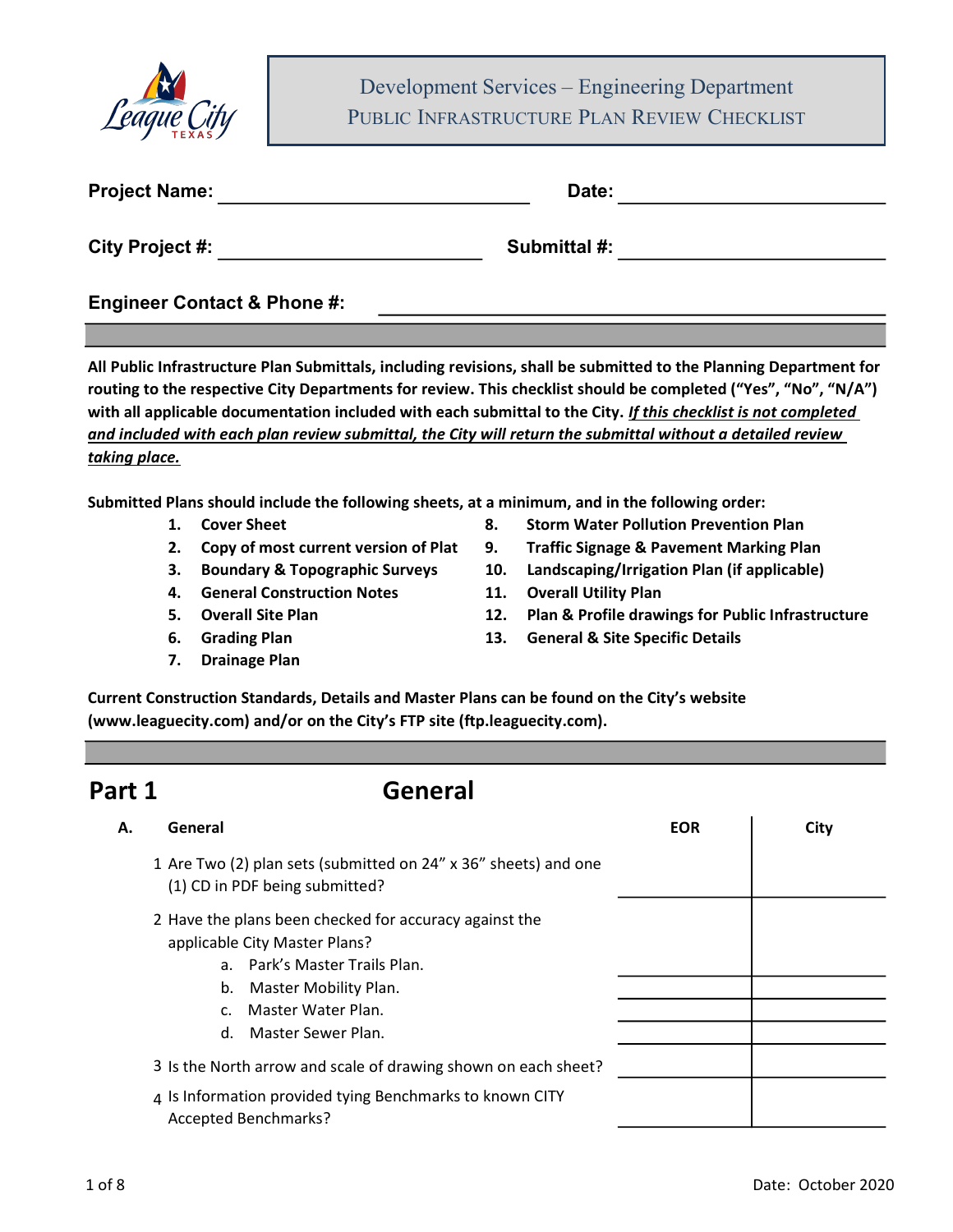| <b>Project Name:</b> | Date: |
|----------------------|-------|
|                      |       |

| <b>City Project #:</b><br>Submittal #: |                                                                                                                                                                                                                                                                   |            |      |
|----------------------------------------|-------------------------------------------------------------------------------------------------------------------------------------------------------------------------------------------------------------------------------------------------------------------|------------|------|
| А.                                     | General cont.                                                                                                                                                                                                                                                     | <b>EOR</b> | City |
|                                        | 5 Does the Project Title listed in Title Block(s) agree with the Title<br>used for Final Plat?                                                                                                                                                                    |            |      |
|                                        | 6 Is there a note on all Plan Sheets stating "FOR REVIEW" or "FOR<br><b>REVIEW ONLY NOT FOR CONSTRUCTION"?</b> The note will need<br>to remain until all sheet until all City Staff comments have been<br>addressed.                                              |            |      |
|                                        | 7 Are Offsite Easement required? If so, one (1) copy of each<br>recorded easement should be submitted with plans.                                                                                                                                                 |            |      |
|                                        | 8 Are TxDOT Permits required (Driveway, Drainage, etc.)? If so,<br>driveway and road connections to TxDOT Highways must first<br>be reviewed and approved by the City's Engineering                                                                               |            |      |
|                                        | 9 Is a Traffic Impact Assessment (TIA) required for this<br>development? At a minimum, the TIA Access Management<br>Data Form "A" or "B" should be submitted for each new<br>development.                                                                         |            |      |
|                                        | 10 Is a Flood Impact Assessment (FIA) and/or a Master Drainage<br>Plan required for this development?                                                                                                                                                             |            |      |
|                                        | 11 Is one of the following included with submittal: (1) Tree Survey<br>with inventory & disposition plan, or (2) Letter from Certified<br>Arborist, Licensed Surveyor, or Landscape Architect certifying<br>that there are no Protected Trees on the site?        |            |      |
|                                        | 12 Has TCEQ paperwork been included with the submittal? For<br>sites 1 to 5 acres a completed "Small Construction Site Notice"<br>form is required. For sites larger than 5 acres, a copy of the<br>submitted "NOI" is required.                                  |            |      |
|                                        | 13 If applicable, the following items will need to be submitted:<br>a. Approved US Army Corps of Engineers Permit(s)<br>b. Approval Letter from Pipeline Companies<br>c. Approval Letter from Historic District Commission<br>d. Approval Letter from Parks Board |            |      |
| В.                                     | <b>Cover Sheet</b>                                                                                                                                                                                                                                                | <b>EOR</b> | City |
|                                        | 1 Does the Cover Sheet have a location map and vicinity map<br>(with North Arrow) of the project area?                                                                                                                                                            |            |      |
|                                        | 2 Does the Cover Sheet have an Index to drawings?                                                                                                                                                                                                                 |            |      |
|                                        | 3 Does the Cover Sheet have the appropriate Signature Block on it?                                                                                                                                                                                                |            |      |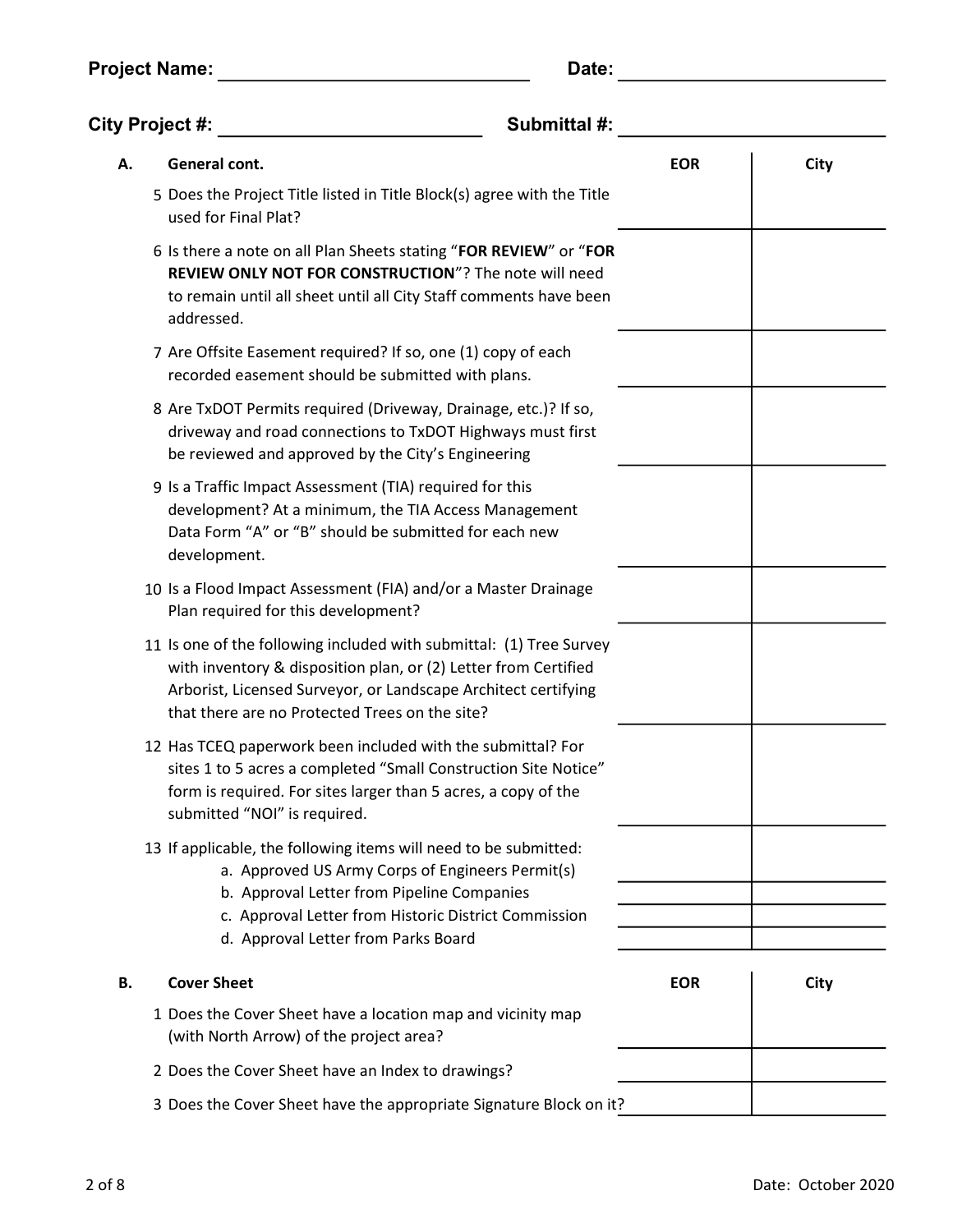Project Name: Date: Date: Date: Date: Date: Date: Date: Date: Date: Date: Date: Date: Date: Date: Date: Date: Date: Date: Date: Date: Date: Date: Date: Date: Date: Date: Date: Date: Date: Date: Date: Date: Date: Date: Date

| ٠<br>I |
|--------|
|--------|

| City Project #: |                                                             | <b>Submittal #:</b> |      |
|-----------------|-------------------------------------------------------------|---------------------|------|
| В.              | <b>Cover Sheet cont.</b>                                    | <b>EOR</b>          | City |
|                 | 4 Does the Cover Sheet have the Preconstruction Note on it? |                     |      |
|                 | 5 Does the Cover Sheet have the Engineer of Record contact  |                     |      |

- information on it (Company Name, Contact Person, Phone & Fax #, email address, Physical & Mailing Address, Company's TBPE Firm #, and Engineer's TBPE License #)?
- 6 Is the project name identified on the Cover Sheet and match the name on the final plat?

### Part 2

## Overall Site Improvements

| Α. | <b>Overall Site Plan</b>                                                                                                                                                              | <b>EOR</b> | City |
|----|---------------------------------------------------------------------------------------------------------------------------------------------------------------------------------------|------------|------|
|    | 1 Have the following been depicted and labeled properly:<br>Property Lines, Existing and Proposed Easements, Existing and<br>Proposed Rights-of-Way, Existing and Proposed Sidewalks? |            |      |
|    | 2 If applicable, is the location of the boundary of the 100-year<br>flood plain shown and clearly labeled?                                                                            |            |      |
|    | 3 Are one (1) foot elevation contours shown and clearly labeled?                                                                                                                      |            |      |
|    | 4 Is the project's permanent and/or temporary benchmarks<br>clearly shown and labeled with datum based on CoLC<br>benchmarks?                                                         |            |      |
|    | 5 Is the adjoining land ownership information (name and deed<br>record) clearly shown?                                                                                                |            |      |
|    |                                                                                                                                                                                       |            |      |
| В. | <b>Grading Plan</b>                                                                                                                                                                   | <b>EOR</b> | City |
|    | 1 Have typical sections for Lots been provided?                                                                                                                                       |            |      |
| C. | <b>Drainage Plan</b>                                                                                                                                                                  | <b>EOR</b> | City |
|    | 1 Does the plan depict and label (dimensions, sizes, etc.) all<br>existing or proposed public and/or private storm sewer lines<br>and appurtenances?                                  |            |      |
|    | 2 If applicable, is the location of the boundary of the 100-year<br>flood plain and/or floodway shown and clearly labeled?                                                            |            |      |
|    | 3 If applicable, does the plan include accommodations for historic<br>sheet flows from upland adjacent properties?                                                                    |            |      |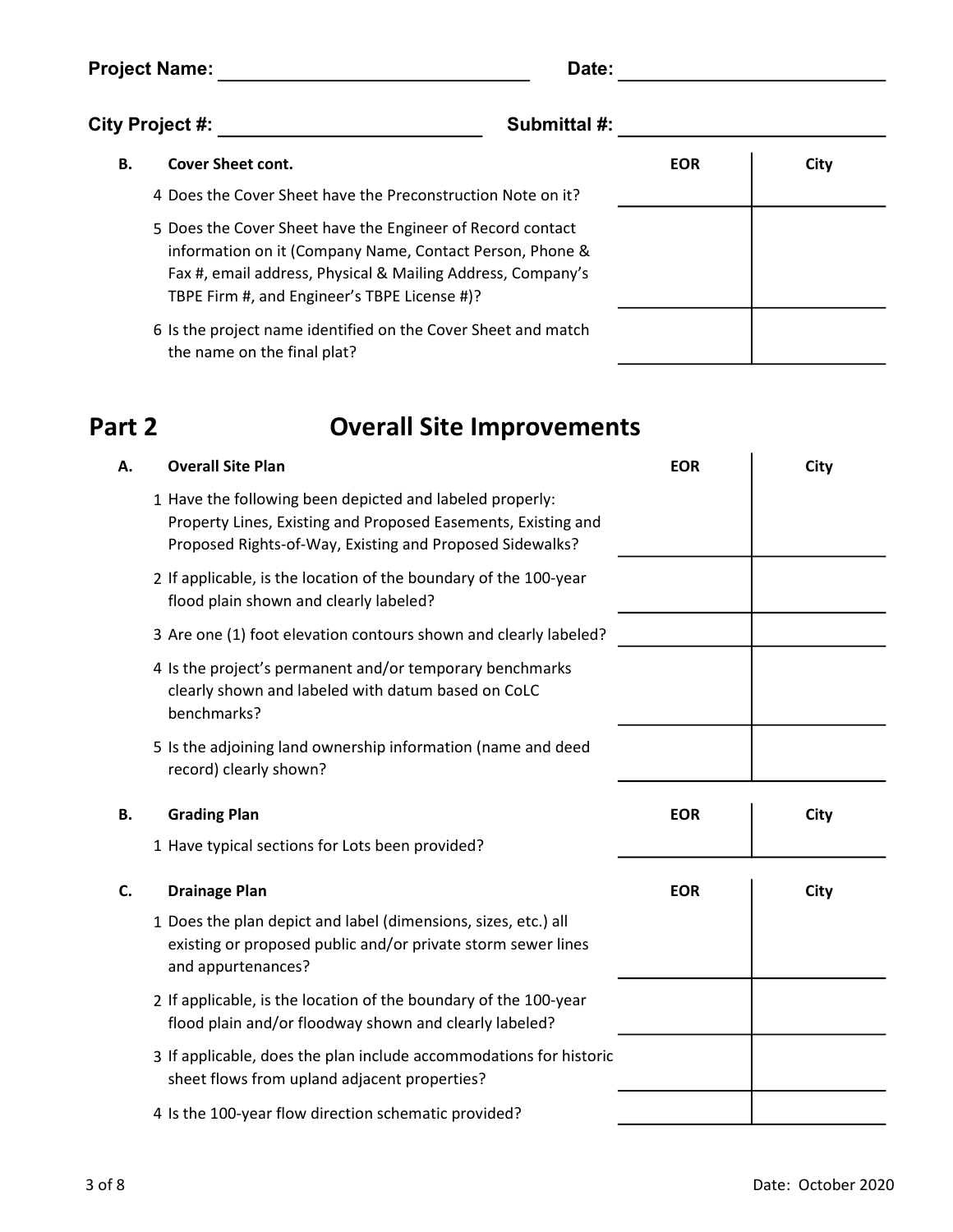| <b>Project Name:</b> | Date: |
|----------------------|-------|
|                      |       |

| <b>City Project #:</b> | Submittal #:                                                                                                                                                                   |            |      |
|------------------------|--------------------------------------------------------------------------------------------------------------------------------------------------------------------------------|------------|------|
| C.                     | <b>Drainage Plan cont.</b>                                                                                                                                                     | <b>EOR</b> | City |
|                        | 5 Does the plan indicate sub areas for each inlet or set of inlets<br>and off-site areas?                                                                                      |            |      |
|                        | 6 Does the plan show points of concentrations for each drainage<br>sub-area (i.e. drainage arrows)?                                                                            |            |      |
|                        | 7 Are runoff calculations provided for the 2-year, 5-year and 100-<br>year storms?                                                                                             |            |      |
|                        | 8 Are calculations for inlet time and pipe travel provided?                                                                                                                    |            |      |
|                        | 9 Has a Hydrology Summary Table been provided?                                                                                                                                 |            |      |
|                        | 10 Do the on-site and off-site topography show the total drainage<br>area for the project?                                                                                     |            |      |
|                        | 11 If applicable, are detention calculations provided?                                                                                                                         |            |      |
| D.                     | <b>Stormwater Pollution Prevention Plan</b>                                                                                                                                    | <b>EOR</b> | City |
|                        | 1 Does the plan depict locations for construction entrance,<br>washout areas, filter fence, inlet protection barriers, etc?                                                    |            |      |
|                        | 2 Is the concrete washout pit located a minimum of fifty (50) feet<br>from any existing/proposed drainage ways and the construction<br>entrance?                               |            |      |
|                        | 3 Are the post-construction pollution prevention measures<br>(BMPs) clearly shown and labeled?                                                                                 |            |      |
| Ε.                     | <b>Traffic Signage &amp; Pavement Marking Plan</b>                                                                                                                             | <b>EOR</b> | City |
|                        | 1 Does the plan depict all signage and pavement markings with<br>callouts and dimensions in accordance with the Manual of<br>Uniform Traffic Control Devices (latest edition)? |            |      |
|                        | 2 Does the plan depict all signage and appurtenances needed for<br>traffic control during the construction of the project?                                                     |            |      |
| F.                     | Landscaping & Irrigation Plan                                                                                                                                                  | <b>EOR</b> | City |
|                        | 1 Does the plan provide a landscape table that shows what is<br>required and what is being provided?                                                                           |            |      |
|                        | 2 Does the plan provide a proposed planting schematic, with a<br>plant/tree list or legend (including common and scientific<br>names, quantities, sizes, and spacing)?         |            |      |
|                        | 3 Does the plan show proposed and existing (that is to remain)<br>plant materials labeled and drawn to scale for size at maturity?                                             |            |      |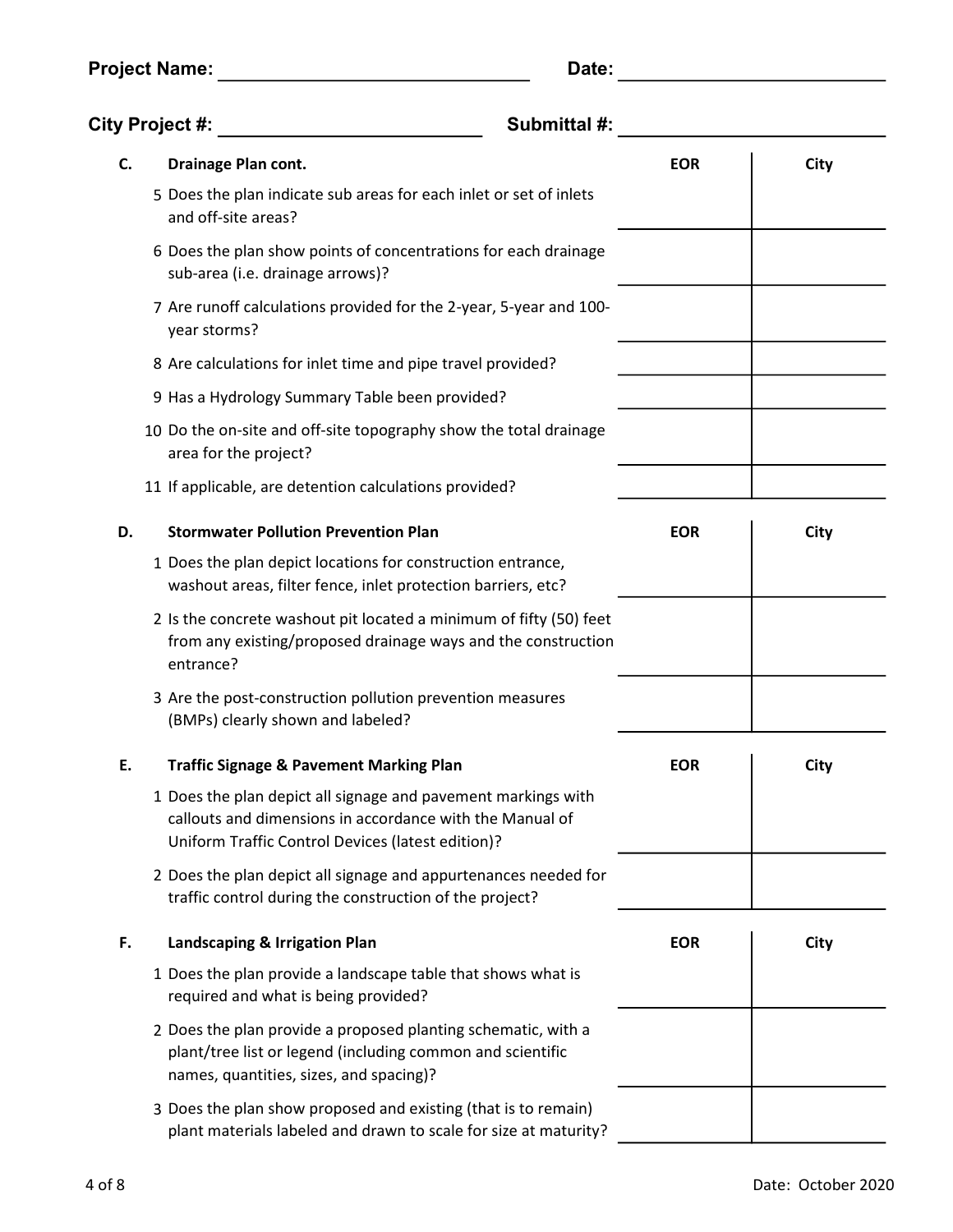Project Name: Date:

| <b>City Project #:</b> |                                                                                                                                | Submittal #: |      |
|------------------------|--------------------------------------------------------------------------------------------------------------------------------|--------------|------|
| F.                     | Landscaping & Irrigation Plan cont.                                                                                            | <b>EOR</b>   | City |
|                        | 4 No large landscaping features (trees, etc) are placed over public<br>utilities or within their easements and rights of ways. |              |      |
|                        | 5 Does the plan show the location of all utility appurtenances<br>with a minimum of two (2) foot clearance of all proposed     |              |      |
| G.                     | <b>Overall Utility Plan</b>                                                                                                    | <b>EOR</b>   | City |
|                        | 1 Are all existing and proposed utilities & appurtenances (water<br>& sewer mains, fire hydrants, light poles, etc.) shown and |              |      |
|                        | 2 Are all existing and proposed utility easements shown and<br>labeled?                                                        |              |      |
|                        | 3 Are all proposed utilities being installed within the Rights of<br>Way and/or Easements?                                     |              |      |
|                        | 4 Are utility conflicts noted and proper details referenced?                                                                   |              |      |

#### Part 3

### Plan & Profile Sheets

| А. | <b>General Requirements</b>                                                                                                                                | <b>EOR</b> | City |
|----|------------------------------------------------------------------------------------------------------------------------------------------------------------|------------|------|
|    | 1 Is a legend on each sheet identifying existing and proposed<br>mains?                                                                                    |            |      |
|    | 2 Is the location of existing and proposed utilities, storm drainage<br>lines and inlets shown and clearly labeled?                                        |            |      |
|    | 3 Are all block and lot numbers shown?                                                                                                                     |            |      |
|    | 4 Is the location, width, and type of easements (existing &<br>proposed) shown and clearly labeled?                                                        |            |      |
|    | 5 Are all conflicts with existing or proposed utilities and drainage<br>shown and proper details referenced?                                               |            |      |
|    | 6 Are all existing offsite utilities, including drainage, within 200' of<br>the project limits shown?                                                      |            |      |
| В. | <b>Water System Improvements</b>                                                                                                                           | <b>EOR</b> | City |
|    | 1 Are the proposed water mains designed in accordance with the<br>requirements outlined in the City's General Design and<br><b>Construction Standards?</b> |            |      |
|    | 2 Is the size and type of the proposed water mains identified?                                                                                             |            |      |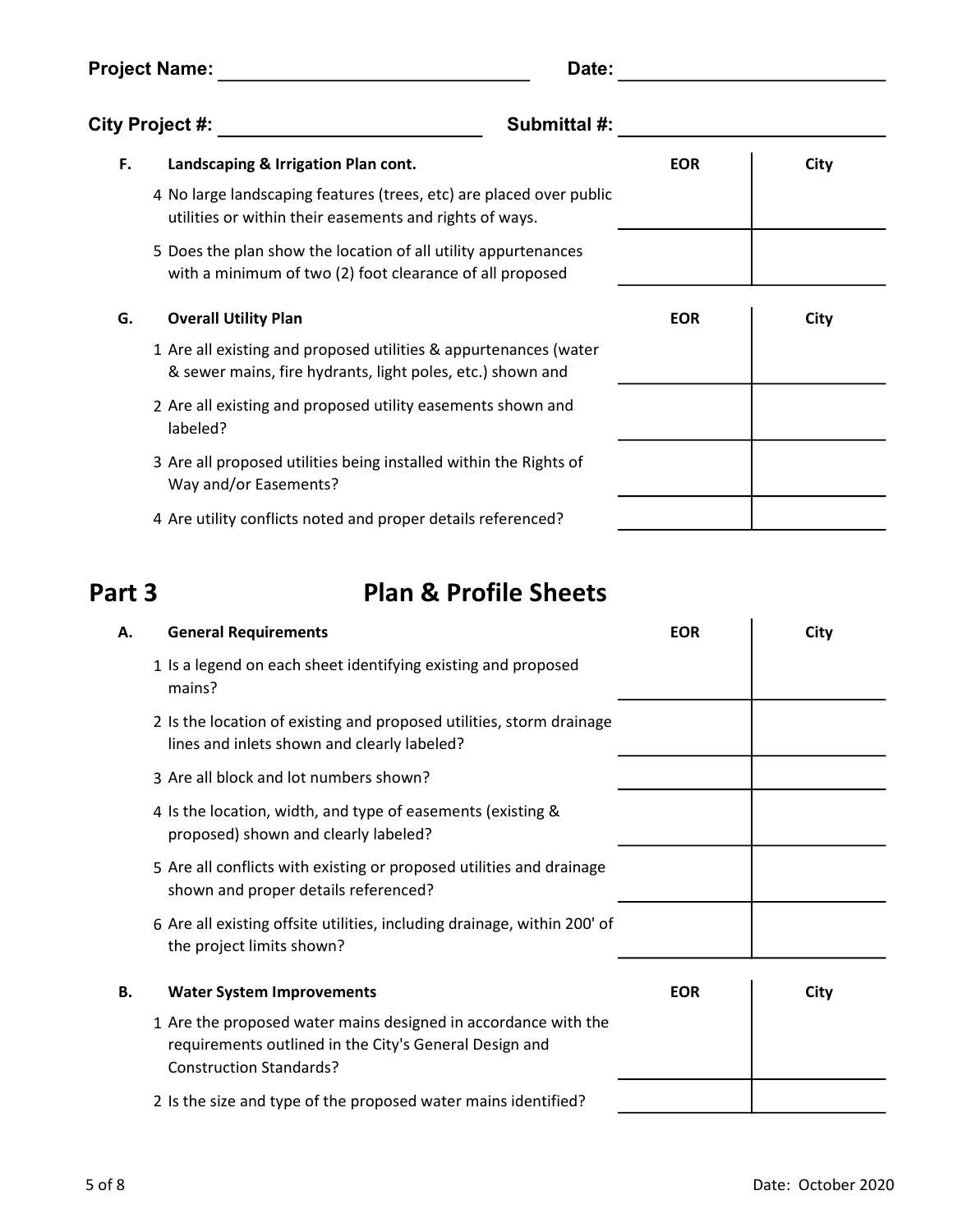Project Name: Date:

| ٠<br>۰. |
|---------|
|---------|

|    | City Project #:                                                                                                                                                                                                                                                                        | Submittal #: |      |
|----|----------------------------------------------------------------------------------------------------------------------------------------------------------------------------------------------------------------------------------------------------------------------------------------|--------------|------|
| В. | <b>Water System Improvements cont.</b>                                                                                                                                                                                                                                                 | <b>EOR</b>   | City |
|    | 3 Is the water main dimensioned to the Right of Way?                                                                                                                                                                                                                                   |              |      |
|    | 4 Are water main valves properly spaced? Water Mains 12" or<br>less in size to have valves spaced no more than 1,500' apart.<br>Water Mains 16" or larger in size to have valves spaced no<br>more than 2,200' apart. Isolation Valves needed in all directions<br>of an intersection. |              |      |
|    | 5 Is the proposed water main a "Looped System"?                                                                                                                                                                                                                                        |              |      |
|    | 6 Are proposed Fire Hydrants properly spaced: 500' along the<br>line for Residential and 300' along the line for Non-Residential<br>developments?                                                                                                                                      |              |      |
|    | 7 Are Fire Hydrants located a minimum of three (3) feet behind<br>the back of curb (existing or proposed) or within three (3) feet<br>of the Right of Way (for State Highways)?                                                                                                        |              |      |
|    | 8 Where approved for future water main extensions, is blue dead-<br>end fire hydrant being called out?                                                                                                                                                                                 |              |      |
| C. | <b>Sewer System Improvements</b>                                                                                                                                                                                                                                                       | <b>EOR</b>   | City |
|    | 1 Are the proposed sewer mains designed in accordance with the<br>requirements outlined in the City's General Design and<br>Construction & TCEQ Standards?                                                                                                                             |              |      |
|    | 2 Do all manholes, cleanouts, and service leads have Station<br>Numbers and Offsets called out?                                                                                                                                                                                        |              |      |
|    | 3 Is the size and type of the proposed sewer mains identified?                                                                                                                                                                                                                         |              |      |
|    | 4 The maximum manhole spacing for sewers with straight<br>alignment and uniform grades shall be four hundred and fifty<br>(450) feet and be placed at points of changes in alignment,<br>grade or size of sewer, and at the intersection of sewers and<br>the end of all sewer lines.  |              |      |
|    | 5 If applicable, are drop connections and/or water tight manhole<br>covers called out?                                                                                                                                                                                                 |              |      |
|    | 6 Is the proposed sewer main being installed within 9' of an<br>existing or proposed water main or within 7' of any other<br>existing or proposed utility?                                                                                                                             |              |      |
|    | 7 Do the proposed grades for the sewer main meet the minimum<br>established for the sized pipe?                                                                                                                                                                                        |              |      |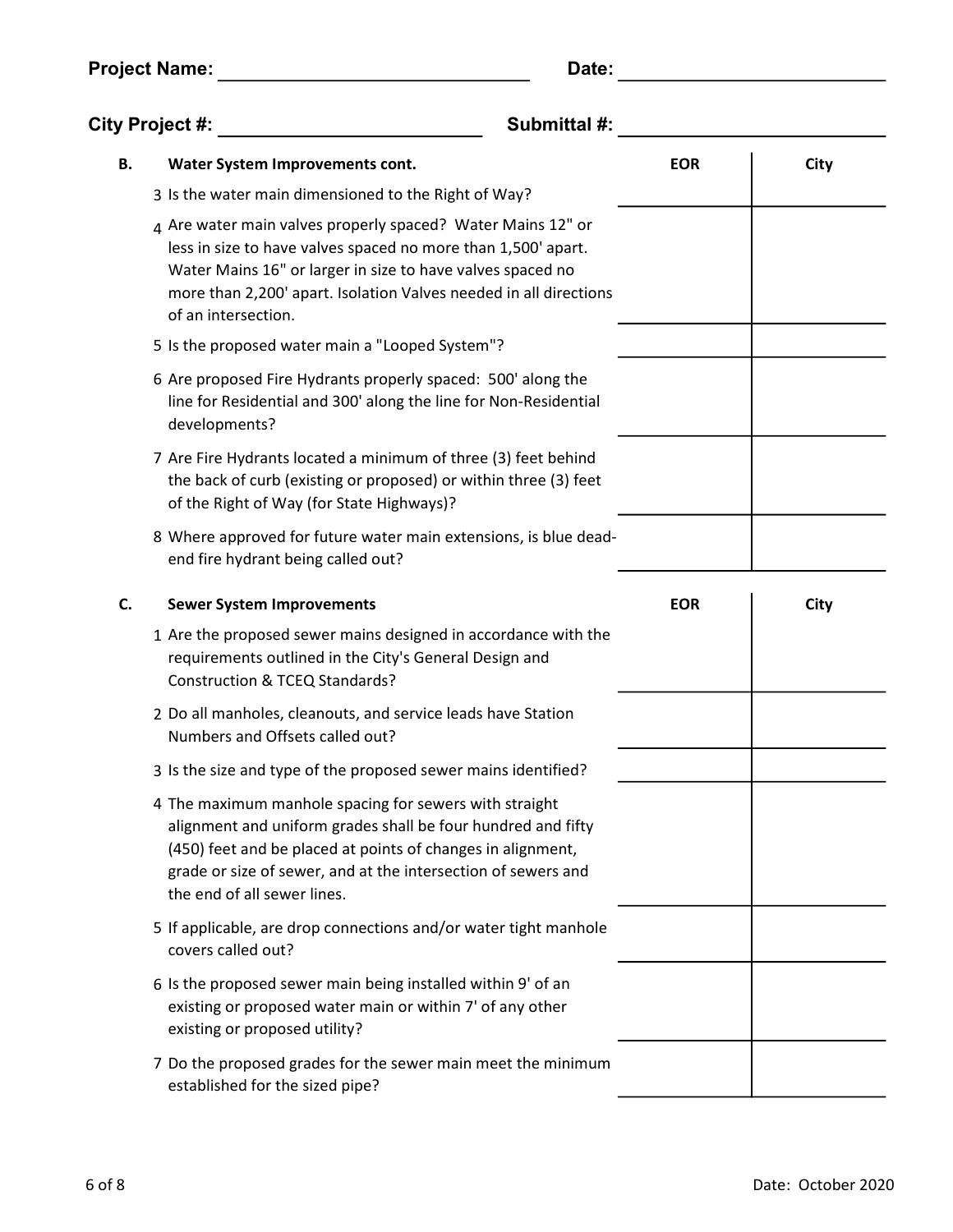| <b>Project Name:</b> | Date: |
|----------------------|-------|
|                      |       |

| <b>City Project #:</b><br>Submittal #:                                                                                                                                                   |                |                                                                                                                                                                                                                 |                                                                                                                                                                                                                                                                                                                                                                                                                                                                                                                                                                                                                                                                                                                                                                                                                                                                                                                                                                                 |      |
|------------------------------------------------------------------------------------------------------------------------------------------------------------------------------------------|----------------|-----------------------------------------------------------------------------------------------------------------------------------------------------------------------------------------------------------------|---------------------------------------------------------------------------------------------------------------------------------------------------------------------------------------------------------------------------------------------------------------------------------------------------------------------------------------------------------------------------------------------------------------------------------------------------------------------------------------------------------------------------------------------------------------------------------------------------------------------------------------------------------------------------------------------------------------------------------------------------------------------------------------------------------------------------------------------------------------------------------------------------------------------------------------------------------------------------------|------|
|                                                                                                                                                                                          |                |                                                                                                                                                                                                                 | <b>EOR</b>                                                                                                                                                                                                                                                                                                                                                                                                                                                                                                                                                                                                                                                                                                                                                                                                                                                                                                                                                                      | City |
|                                                                                                                                                                                          |                |                                                                                                                                                                                                                 |                                                                                                                                                                                                                                                                                                                                                                                                                                                                                                                                                                                                                                                                                                                                                                                                                                                                                                                                                                                 |      |
|                                                                                                                                                                                          |                |                                                                                                                                                                                                                 |                                                                                                                                                                                                                                                                                                                                                                                                                                                                                                                                                                                                                                                                                                                                                                                                                                                                                                                                                                                 |      |
| Offsets called out?                                                                                                                                                                      |                |                                                                                                                                                                                                                 |                                                                                                                                                                                                                                                                                                                                                                                                                                                                                                                                                                                                                                                                                                                                                                                                                                                                                                                                                                                 |      |
| 4 Is the size and type of the proposed drainage systems<br>identified?                                                                                                                   |                |                                                                                                                                                                                                                 |                                                                                                                                                                                                                                                                                                                                                                                                                                                                                                                                                                                                                                                                                                                                                                                                                                                                                                                                                                                 |      |
| out?                                                                                                                                                                                     |                |                                                                                                                                                                                                                 |                                                                                                                                                                                                                                                                                                                                                                                                                                                                                                                                                                                                                                                                                                                                                                                                                                                                                                                                                                                 |      |
|                                                                                                                                                                                          |                |                                                                                                                                                                                                                 |                                                                                                                                                                                                                                                                                                                                                                                                                                                                                                                                                                                                                                                                                                                                                                                                                                                                                                                                                                                 |      |
| 7 If applicable, have the locations and sizes of energy dissipaters<br>been called out?<br>8 Are curb inlets properly sized to provide for less than 9" of<br>depth during the 1% storm? |                |                                                                                                                                                                                                                 |                                                                                                                                                                                                                                                                                                                                                                                                                                                                                                                                                                                                                                                                                                                                                                                                                                                                                                                                                                                 |      |
|                                                                                                                                                                                          |                |                                                                                                                                                                                                                 |                                                                                                                                                                                                                                                                                                                                                                                                                                                                                                                                                                                                                                                                                                                                                                                                                                                                                                                                                                                 |      |
|                                                                                                                                                                                          |                |                                                                                                                                                                                                                 | <b>EOR</b>                                                                                                                                                                                                                                                                                                                                                                                                                                                                                                                                                                                                                                                                                                                                                                                                                                                                                                                                                                      | City |
|                                                                                                                                                                                          |                |                                                                                                                                                                                                                 |                                                                                                                                                                                                                                                                                                                                                                                                                                                                                                                                                                                                                                                                                                                                                                                                                                                                                                                                                                                 |      |
|                                                                                                                                                                                          |                |                                                                                                                                                                                                                 |                                                                                                                                                                                                                                                                                                                                                                                                                                                                                                                                                                                                                                                                                                                                                                                                                                                                                                                                                                                 |      |
|                                                                                                                                                                                          |                |                                                                                                                                                                                                                 |                                                                                                                                                                                                                                                                                                                                                                                                                                                                                                                                                                                                                                                                                                                                                                                                                                                                                                                                                                                 |      |
|                                                                                                                                                                                          |                |                                                                                                                                                                                                                 |                                                                                                                                                                                                                                                                                                                                                                                                                                                                                                                                                                                                                                                                                                                                                                                                                                                                                                                                                                                 |      |
|                                                                                                                                                                                          |                |                                                                                                                                                                                                                 |                                                                                                                                                                                                                                                                                                                                                                                                                                                                                                                                                                                                                                                                                                                                                                                                                                                                                                                                                                                 |      |
| requirements?                                                                                                                                                                            |                |                                                                                                                                                                                                                 |                                                                                                                                                                                                                                                                                                                                                                                                                                                                                                                                                                                                                                                                                                                                                                                                                                                                                                                                                                                 |      |
|                                                                                                                                                                                          | Design Speed   | <b>Centerline Radius</b>                                                                                                                                                                                        |                                                                                                                                                                                                                                                                                                                                                                                                                                                                                                                                                                                                                                                                                                                                                                                                                                                                                                                                                                                 |      |
|                                                                                                                                                                                          | 50MPH          |                                                                                                                                                                                                                 |                                                                                                                                                                                                                                                                                                                                                                                                                                                                                                                                                                                                                                                                                                                                                                                                                                                                                                                                                                                 |      |
|                                                                                                                                                                                          |                |                                                                                                                                                                                                                 |                                                                                                                                                                                                                                                                                                                                                                                                                                                                                                                                                                                                                                                                                                                                                                                                                                                                                                                                                                                 |      |
| <b>Minor Arterial</b><br><b>Collector Street</b>                                                                                                                                         | 50MPH<br>35MPH | 800'<br>500'                                                                                                                                                                                                    |                                                                                                                                                                                                                                                                                                                                                                                                                                                                                                                                                                                                                                                                                                                                                                                                                                                                                                                                                                                 |      |
|                                                                                                                                                                                          |                | <b>Drainage System Improvements</b><br><b>Construction Standards?</b><br><b>Paving Improvements</b><br><b>Construction Standards?</b><br>points on Cul-de-Sacs, PCs, and PTs<br>current AASHTO design criteria? | 1 Are the proposed drainage systems designed in accordance<br>with the requirements outlined in the City's General Design and<br>2 Are curb inlets spaced so that the maximum travel distance of<br>water in the gutter will not exceed 300 feet?<br>3 Do all inlets and junction boxes have Station Numbers and<br>5 Is the types and sizes of existing & proposed headwalls called<br>6 Is slope paving provided at all outfalls?<br>1 Are the proposed streets designed in accordance with the<br>requirements outlined in the City's General Design and<br>2 Do plans show required sidewalks (type and width)?<br>3 Are top of curb elevations show at each inlet and at quarter<br>4 Is the pavement properly dimensioned to the Right of Way?<br>5 Do the proposed streets' vertical curves and intersections meet<br>the required sight distances as calculated using the most<br>6 Do the radii of street curves at centerline meet design<br>Major Arterial<br>2,000' |      |